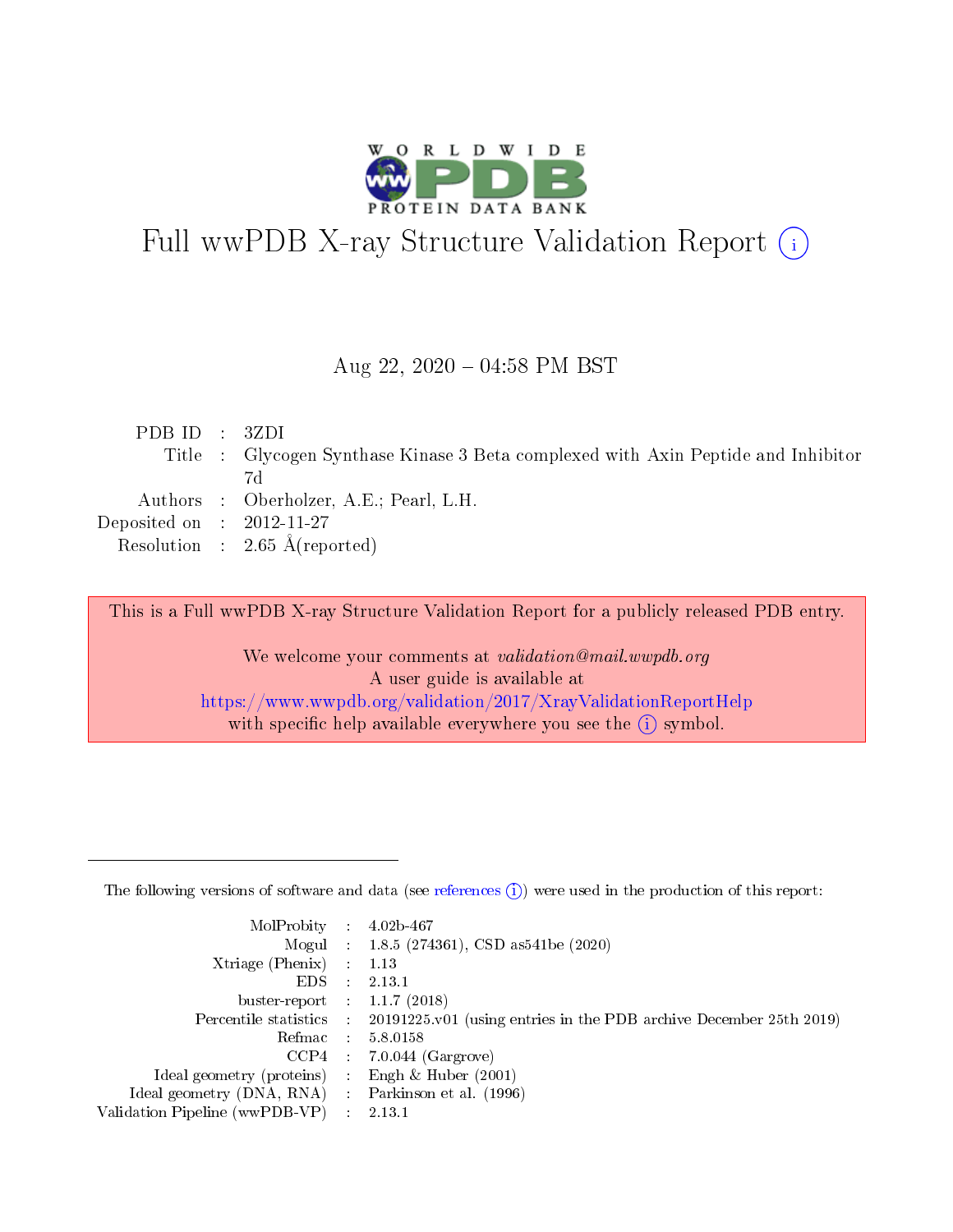# 1 [O](https://www.wwpdb.org/validation/2017/XrayValidationReportHelp#overall_quality)verall quality at a glance  $(i)$

The following experimental techniques were used to determine the structure: X-RAY DIFFRACTION

The reported resolution of this entry is 2.65 Å.

Percentile scores (ranging between 0-100) for global validation metrics of the entry are shown in the following graphic. The table shows the number of entries on which the scores are based.



| Metric                | Whole archive<br>$(\#\text{Entries})$ | Similar resolution<br>$(\#\text{Entries},\,\text{resolution}\,\,\text{range}(\textup{\AA}))$ |
|-----------------------|---------------------------------------|----------------------------------------------------------------------------------------------|
| $R_{free}$            | 130704                                | 1426 (2.66-2.62)                                                                             |
| Clashscore            | 141614                                | 1472 (2.66-2.62)                                                                             |
| Ramachandran outliers | 138981                                | $1446(2.66-2.62)$                                                                            |
| Sidechain outliers    | 138945                                | 1446 (2.66-2.62)                                                                             |
| RSRZ outliers         | 127900                                | 1408 (2.66-2.62)                                                                             |

The table below summarises the geometric issues observed across the polymeric chains and their fit to the electron density. The red, orange, yellow and green segments on the lower bar indicate the fraction of residues that contain outliers for  $>=3, 2, 1$  and 0 types of geometric quality criteria respectively. A grey segment represents the fraction of residues that are not modelled. The numeric value for each fraction is indicated below the corresponding segment, with a dot representing fractions  $\epsilon=5\%$  The upper red bar (where present) indicates the fraction of residues that have poor fit to the electron density. The numeric value is given above the bar.

| Mol | $\mid$ Chain $\mid$ Length $\mid$ | Quality of chain |     |    |
|-----|-----------------------------------|------------------|-----|----|
|     | 350                               | 3%<br>82%        | 16% |    |
|     | 18                                | 44%<br>78%       | 17% | 6% |

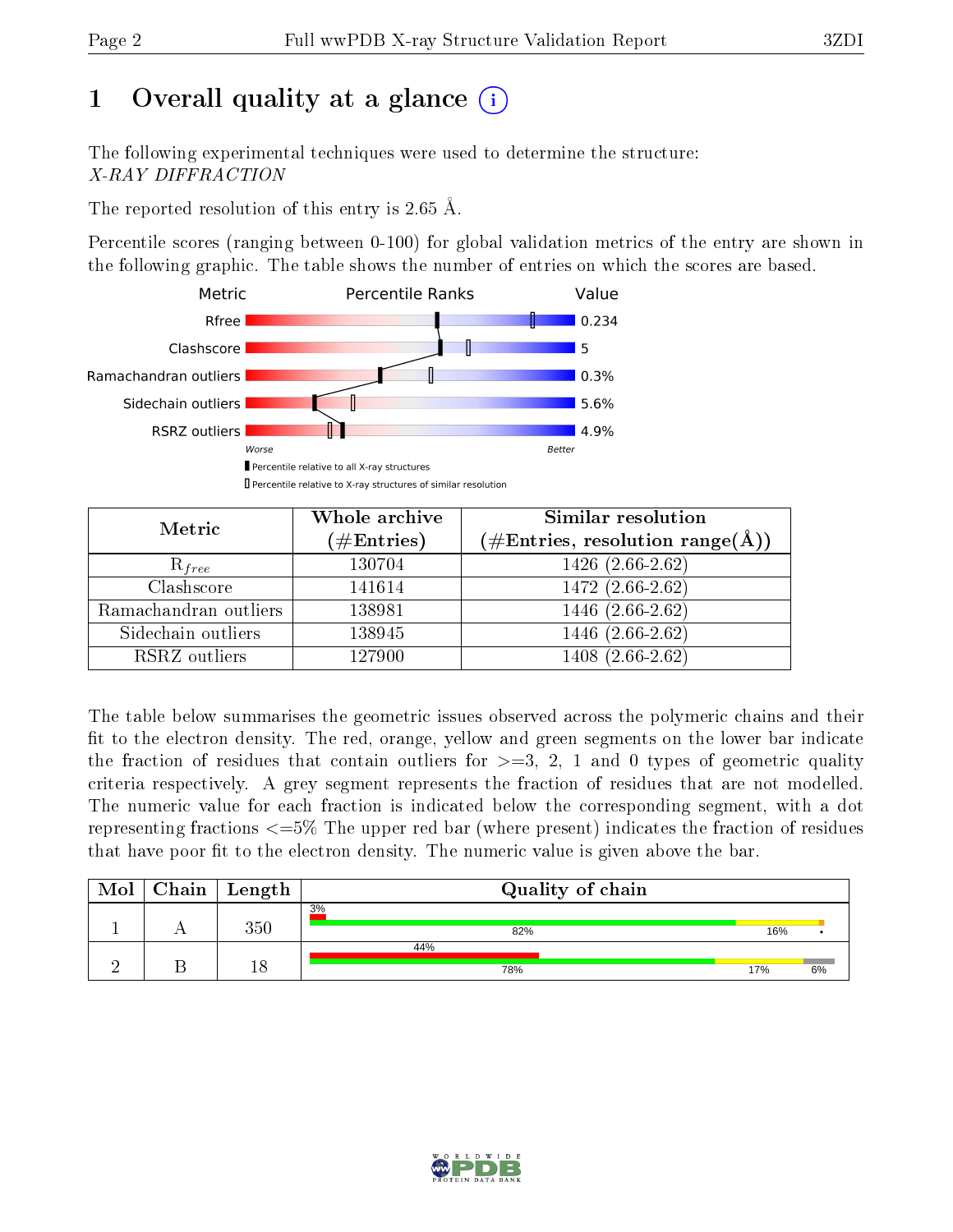# 2 Entry composition  $\left( \cdot \right)$

There are 5 unique types of molecules in this entry. The entry contains 3029 atoms, of which 0 are hydrogens and 0 are deuteriums.

In the tables below, the ZeroOcc column contains the number of atoms modelled with zero occupancy, the AltConf column contains the number of residues with at least one atom in alternate conformation and the Trace column contains the number of residues modelled with at most 2 atoms.

• Molecule 1 is a protein called GLYCOGEN SYNTHASE KINASE-3 BETA.

| $\cap$ hain | Residues | $\rm\bf Atoms$ |      |     |     | ZeroOcc | AltConf $\vert$ | $\mid$ Trace $\mid$ |  |  |
|-------------|----------|----------------|------|-----|-----|---------|-----------------|---------------------|--|--|
| . .         | 349      | Total<br>2788  | 1792 | 478 | 506 |         |                 |                     |  |  |

• Molecule 2 is a protein called AXIN-1.

| Mol | Chain   Residues | Atoms                                                           |  |       |  | ZeroOcc   AltConf   Trace |  |
|-----|------------------|-----------------------------------------------------------------|--|-------|--|---------------------------|--|
|     | 117              | $\begin{bmatrix} \text{Total} & \text{C} \end{bmatrix}$<br>144. |  | 91 25 |  |                           |  |

• Molecule 3 is PHOSPHATE ION (three-letter code: PO4) (formula:  $O_4P$ ).



|  | $Mol$   Chain   Residues | <b>Atoms</b> |  | $ZeroOcc \mid AltConf \mid$ |
|--|--------------------------|--------------|--|-----------------------------|
|  |                          | <b>Total</b> |  |                             |

 Molecule 4 is 3,6-Diamino-4-(2-chlorophenyl)thieno[2,3-b]pyridine-2,5-dicarbonitrile (three-letter code: UGJ) (formula:  $C_{15}H_8CIN_5S$ ).

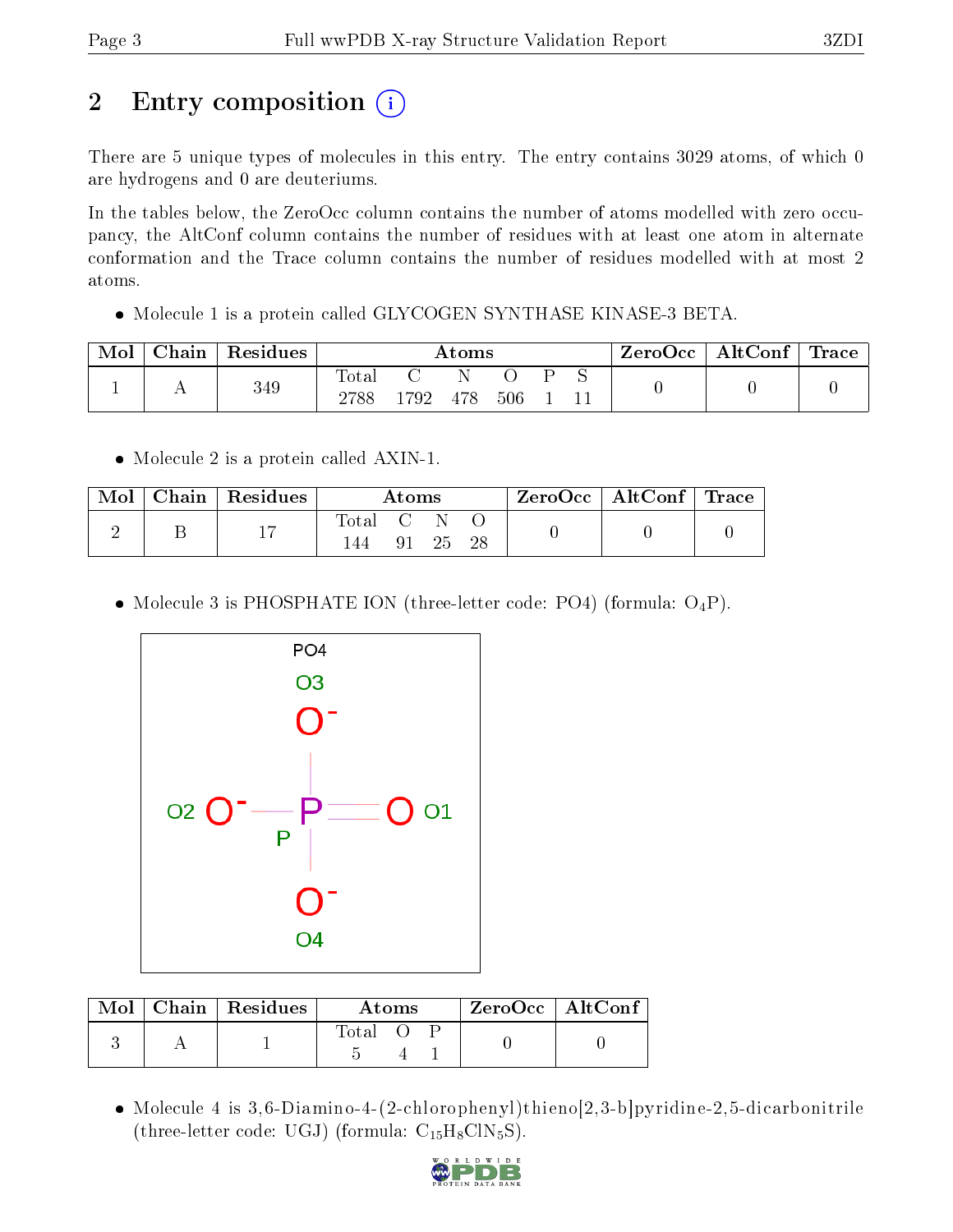

| Mol | Chain   Residues | Atoms           |  |  | $ZeroOcc \mid AltConf \mid$ |  |  |
|-----|------------------|-----------------|--|--|-----------------------------|--|--|
|     |                  | Total C Cl<br>ഹ |  |  |                             |  |  |

 $\bullet\,$  Molecule 5 is water.

|  | $Mol$   Chain   Residues | Atoms | ZeroOcc   AltConf |
|--|--------------------------|-------|-------------------|
|  |                          | Total |                   |

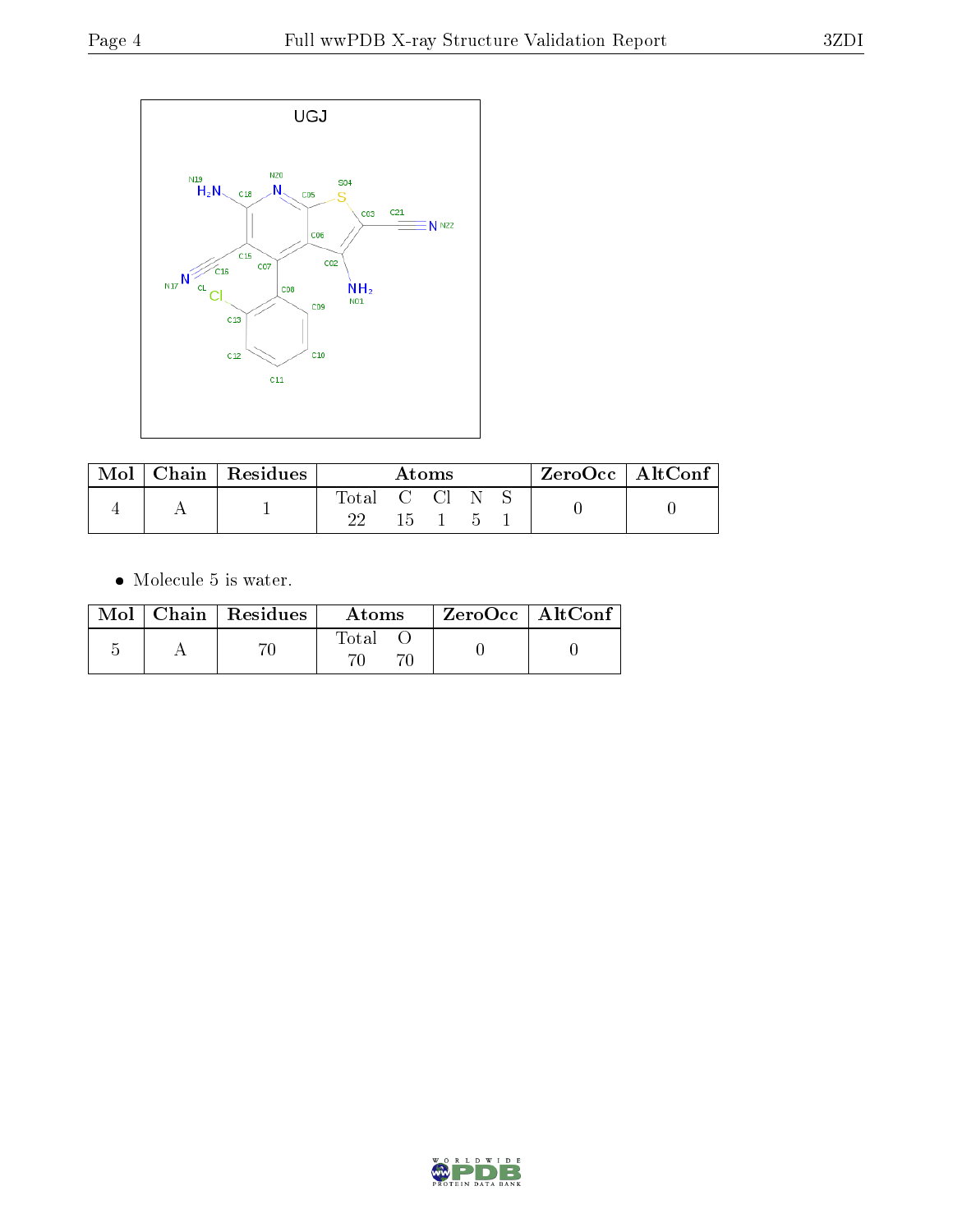E429

H432

Q438

# 3 Residue-property plots  $(i)$

These plots are drawn for all protein, RNA, DNA and oligosaccharide chains in the entry. The first graphic for a chain summarises the proportions of the various outlier classes displayed in the second graphic. The second graphic shows the sequence view annotated by issues in geometry and electron density. Residues are color-coded according to the number of geometric quality criteria for which they contain at least one outlier: green  $= 0$ , yellow  $= 1$ , orange  $= 2$  and red  $= 3$  or more. A red dot above a residue indicates a poor fit to the electron density ( $RSRZ > 2$ ). Stretches of 2 or more consecutive residues without any outlier are shown as a green connector. Residues present in the sample, but not in the model, are shown in grey.



• Molecule 1: GLYCOGEN SYNTHASE KINASE-3 BETA

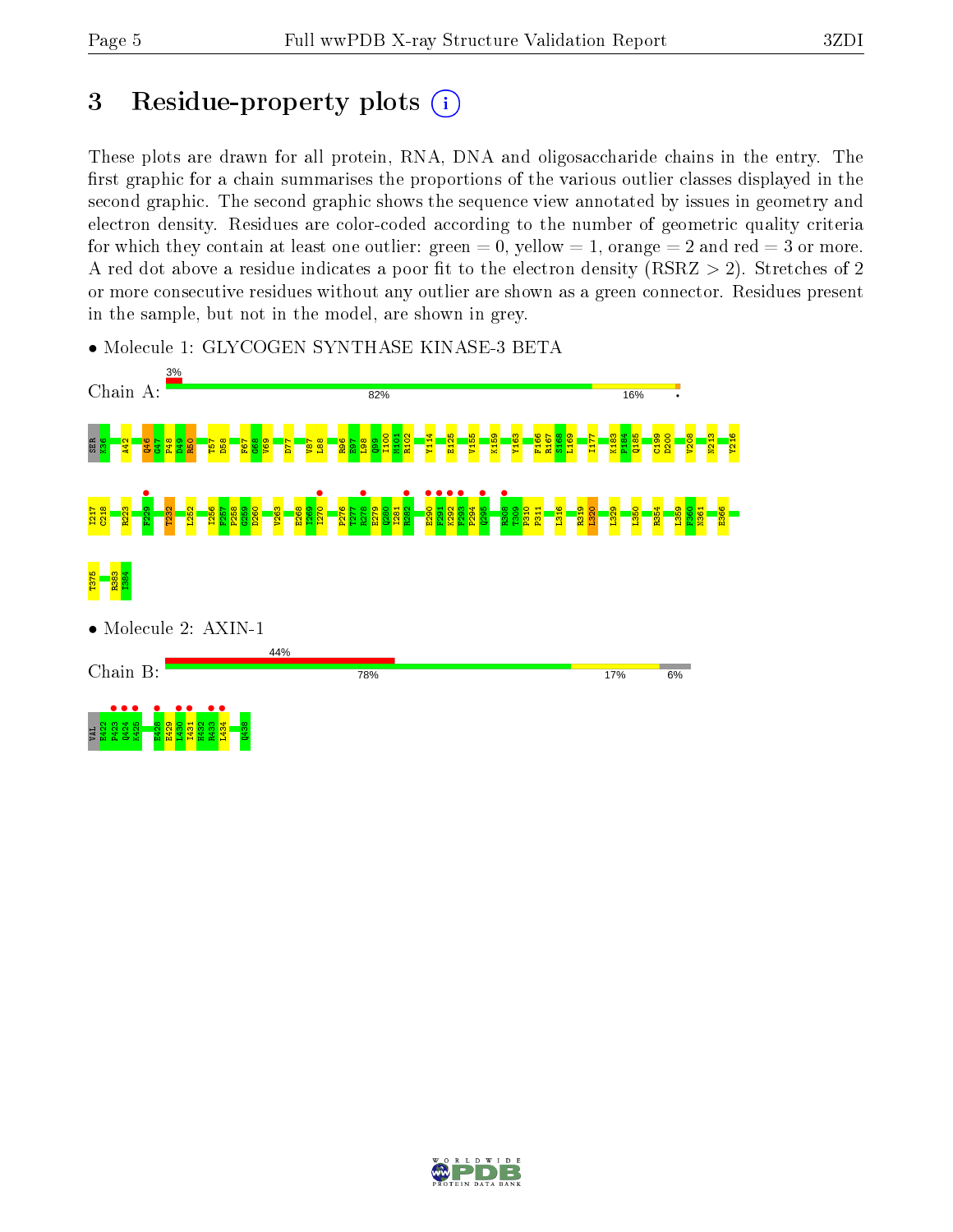# 4 Data and refinement statistics  $(i)$

| Property                                                             | Value                                            | Source     |
|----------------------------------------------------------------------|--------------------------------------------------|------------|
| Space group                                                          | P 21 21 21                                       | Depositor  |
| Cell constants                                                       | $76.16\text{\AA}$<br>$73.15\text{\AA}$<br>86.55Å | Depositor  |
| a, b, c, $\alpha$ , $\beta$ , $\gamma$                               | $90.00^\circ$<br>$90.00^\circ$<br>$90.00^\circ$  |            |
| Resolution $(A)$                                                     | 45.05<br>$-2.65$                                 | Depositor  |
|                                                                      | 45.05<br>$-2.64$                                 | <b>EDS</b> |
| % Data completeness                                                  | 98.8 (45.05-2.65)                                | Depositor  |
| (in resolution range)                                                | 98.8 (45.05-2.64)                                | <b>EDS</b> |
| $R_{merge}$                                                          | 0.07                                             | Depositor  |
| $\mathrm{R}_{sym}$                                                   | (Not available)                                  | Depositor  |
| $\sqrt{I/\sigma(I)} > 1$                                             | $\overline{2.41}$ (at $2.65\text{\AA})$          | Xtriage    |
| Refinement program                                                   | PHENIX (PHENIX.REFINE)                           | Depositor  |
| $R, R_{free}$                                                        | 0.242<br>$\overline{0.201}$ ,                    | Depositor  |
|                                                                      | 0.201<br>0.234<br>$\ddot{\phantom{a}}$           | DCC        |
| $\mathcal{R}_{free}$ test set                                        | 869 reflections $(6.00\%)$                       | wwPDB-VP   |
| Wilson B-factor $(A^2)$                                              | 58.4                                             | Xtriage    |
| Anisotropy                                                           | 0.477                                            | Xtriage    |
| Bulk solvent $k_{sol}(e/\mathring{A}^3)$ , $B_{sol}(\mathring{A}^2)$ | $0.34$ , 52.6                                    | <b>EDS</b> |
| L-test for twinning <sup>2</sup>                                     | $< L >$ = 0.47, $< L2 >$ = 0.30                  | Xtriage    |
| Estimated twinning fraction                                          | $0.035$ for k,h,-l                               | Xtriage    |
| $F_o, F_c$ correlation                                               | 0.95                                             | <b>EDS</b> |
| Total number of atoms                                                | 3029                                             | wwPDB-VP   |
| Average B, all atoms $(A^2)$                                         | 72.0                                             | wwPDB-VP   |

Xtriage's analysis on translational NCS is as follows: The largest off-origin peak in the Patterson function is  $5.42\%$  of the height of the origin peak. No significant pseudotranslation is detected.

<sup>&</sup>lt;sup>2</sup>Theoretical values of  $\langle |L| \rangle$ ,  $\langle L^2 \rangle$  for acentric reflections are 0.5, 0.333 respectively for untwinned datasets, and 0.375, 0.2 for perfectly twinned datasets.



<span id="page-5-1"></span><span id="page-5-0"></span><sup>1</sup> Intensities estimated from amplitudes.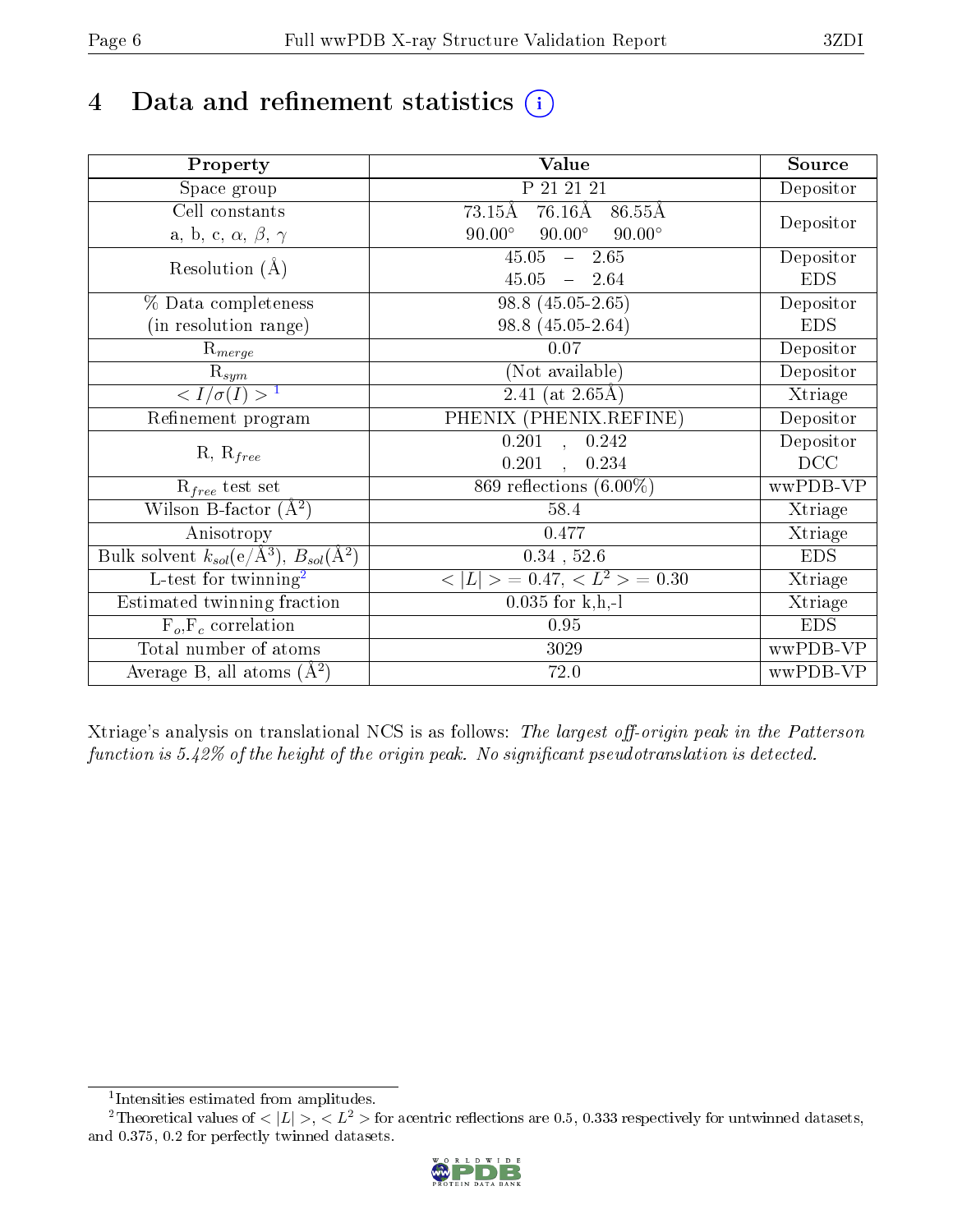# 5 Model quality  $(i)$

## 5.1 Standard geometry  $(i)$

Bond lengths and bond angles in the following residue types are not validated in this section: UGJ, PO4, PTR

The Z score for a bond length (or angle) is the number of standard deviations the observed value is removed from the expected value. A bond length (or angle) with  $|Z| > 5$  is considered an outlier worth inspection. RMSZ is the root-mean-square of all Z scores of the bond lengths (or angles).

| Mol           | Chain |      | Bond lengths | Bond angles |             |  |
|---------------|-------|------|--------------|-------------|-------------|--|
|               |       | RMSZ | $\# Z  > 5$  | RMSZ        | $\# Z  > 5$ |  |
|               |       | 0.23 | 0/2841       | 0.44        | 0/3865      |  |
| $\mathcal{D}$ |       | 0.21 | 0/146        | 0.35        | 0/194       |  |
| ΔH            | A II  | 0.23 | /2987        | 0.43        | 4059        |  |

There are no bond length outliers.

There are no bond angle outliers.

There are no chirality outliers.

There are no planarity outliers.

### $5.2$  Too-close contacts  $(i)$

In the following table, the Non-H and H(model) columns list the number of non-hydrogen atoms and hydrogen atoms in the chain respectively. The H(added) column lists the number of hydrogen atoms added and optimized by MolProbity. The Clashes column lists the number of clashes within the asymmetric unit, whereas Symm-Clashes lists symmetry related clashes.

|  |      |      |    | Mol   Chain   Non-H   H(model)   H(added)   Clashes   Symm-Clashes |
|--|------|------|----|--------------------------------------------------------------------|
|  | 2788 | 2798 | 28 |                                                                    |
|  | 144  | 140  |    |                                                                    |
|  |      |      |    |                                                                    |
|  | 22   |      |    |                                                                    |
|  |      |      |    |                                                                    |
|  | 3029 | 2946 | 28 |                                                                    |

The all-atom clashscore is defined as the number of clashes found per 1000 atoms (including hydrogen atoms). The all-atom clashscore for this structure is 5.

All (28) close contacts within the same asymmetric unit are listed below, sorted by their clash magnitude.

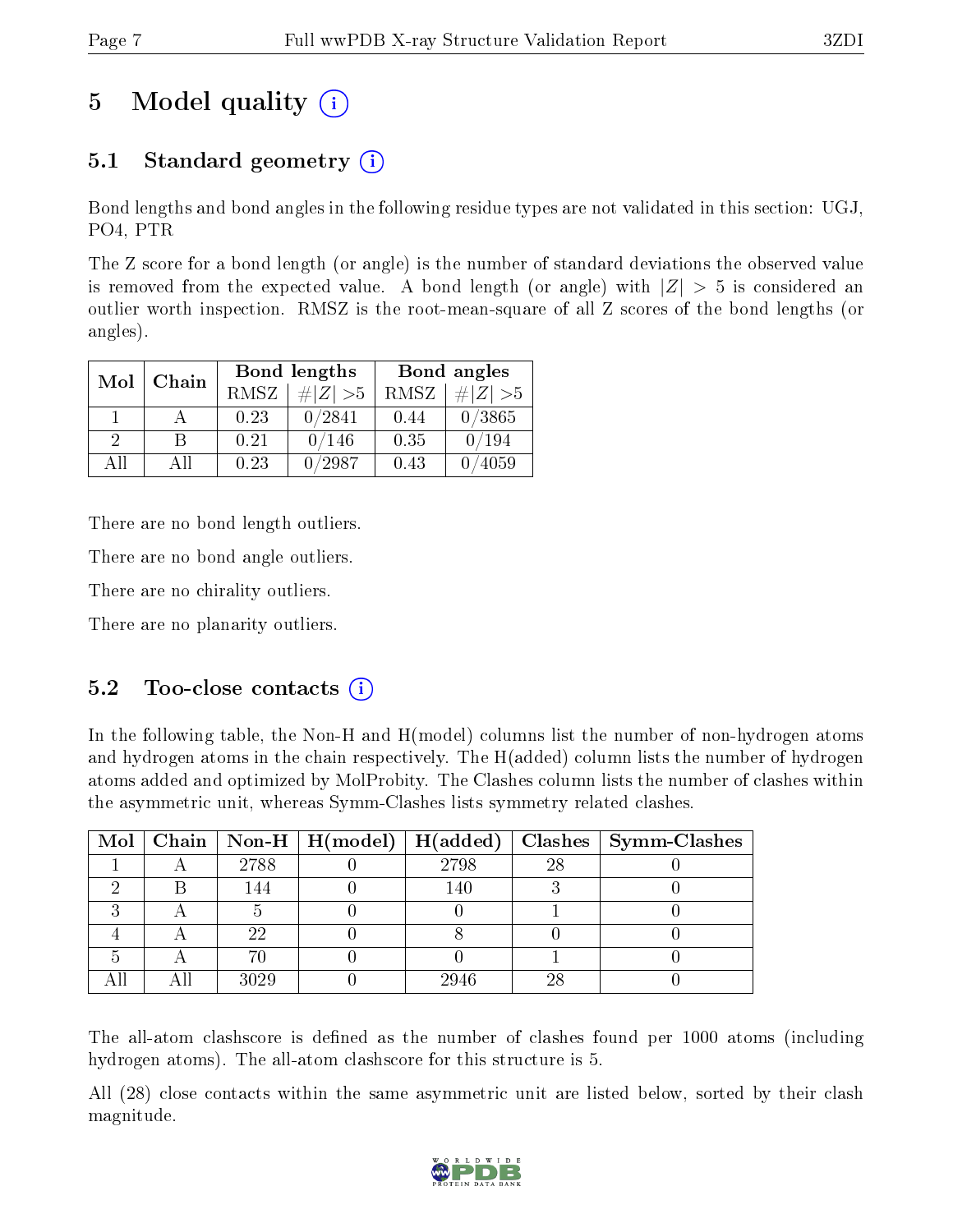| Atom-1              | Atom-2              | Interatomic    | Clash           |  |
|---------------------|---------------------|----------------|-----------------|--|
|                     |                     | distance $(A)$ | overlap $(\AA)$ |  |
| 1:A:350:LEU:HD12    | 1:A:354:ARG:HB2     | 1.83           | 0.60            |  |
| 1: A: 213: ASN:H    | 1:A:232:THR:HG22    | 1.66           | 0.60            |  |
| 1:A:217:ILE:HG13    | 1: A:218:CYS:H      | 1.68           | 0.59            |  |
| 1:A:294:PRO:HD3     | 2:B:431:ILE:HG13    | 1.85           | 0.58            |  |
| 1:A:217:ILE:O       | 1:A:223:ARG:NH1     | 2.36           | 0.57            |  |
| 1: A:96: ARG: NH1   | 3: A: 1385: PO4: O2 | 2.38           | 0.56            |  |
| 1:A:319:ARG:HB3     | 1:A:329:LEU:HD13    | 1.91           | 0.52            |  |
| 1: A: 166: PHE: HZ  | 1:A:320:LEU:HD21    | 1.78           | 0.49            |  |
| 1: A: 163: TYR: CE1 | 1: A: 359: LEU: HB3 | 2.47           | 0.49            |  |
| 1: A:98:LEU:O       | 1:A:102:ARG:HG3     | 2.13           | 0.49            |  |
| 1: A:100: ILE: HG23 | 1:A:177:ILE:HD13    | 1.95           | 0.48            |  |
| 1: A:375:THR:HA     | 1:A:383:ARG:HH22    | 1.78           | 0.48            |  |
| 1:A:42:ALA:HB1      | 1:A:114:TYR:HB3     | 1.95           | 0.48            |  |
| 1:A:276:PRO:HG2     | 1:A:281:ILE:HD11    | 1.97           | 0.47            |  |
| 1:A:366:GLU:O       | 5:A:2069:HOH:O      | 2.20           | 0.46            |  |
| 1:A:167:ARG:NH1     | 1:A:361:ASN:OD1     | 2.31           | 0.45            |  |
| 1: A:57:THR:OG1     | 1: A:58:ASP:N       | 2.50           | 0.44            |  |
| 1:A:270:ILE:HD11    | 2:B:434:LEU:HD21    | 2.00           | 0.43            |  |
| 1:A:258:PRO:O       | 1: A:268: GLU:HG3   | 2.19           | 0.43            |  |
| 1:A:292:LYS:H       | 1:A:292:LYS:HD2     | 1.84           | 0.42            |  |
| 1:A:155:VAL:HG12    | 1: A: 159: LYS: HE3 | 2.02           | 0.41            |  |
| 1:A:256:ILE:C       | 1:A:258:PRO:HD3     | 2.41           | 0.41            |  |
| 1: A:67:PHE:O       | 1: A:87: VAL:HG12   | 2.20           | 0.41            |  |
| 1:A:292:LYS:HB2     | 2:B:431:ILE:HD12    | 2.01           | 0.41            |  |
| 1:A:46:GLN:HB3      | 1:A:46:GLN:HE21     | 1.67           | 0.41            |  |
| 1: A:310: PRO:HA    | 1:A:311:PRO:HD3     | 1.89           | 0.40            |  |
| 1: A:48: PRO:HG2    | 1: A:50: ARG: NH1   | 2.36           | 0.40            |  |
| 1:A:183:LYS:HE3     | 1: A: 185: GLN: HB2 | 2.03           | 0.40            |  |

There are no symmetry-related clashes.

### 5.3 Torsion angles (i)

#### 5.3.1 Protein backbone (i)

In the following table, the Percentiles column shows the percent Ramachandran outliers of the chain as a percentile score with respect to all X-ray entries followed by that with respect to entries of similar resolution.

The Analysed column shows the number of residues for which the backbone conformation was analysed, and the total number of residues.

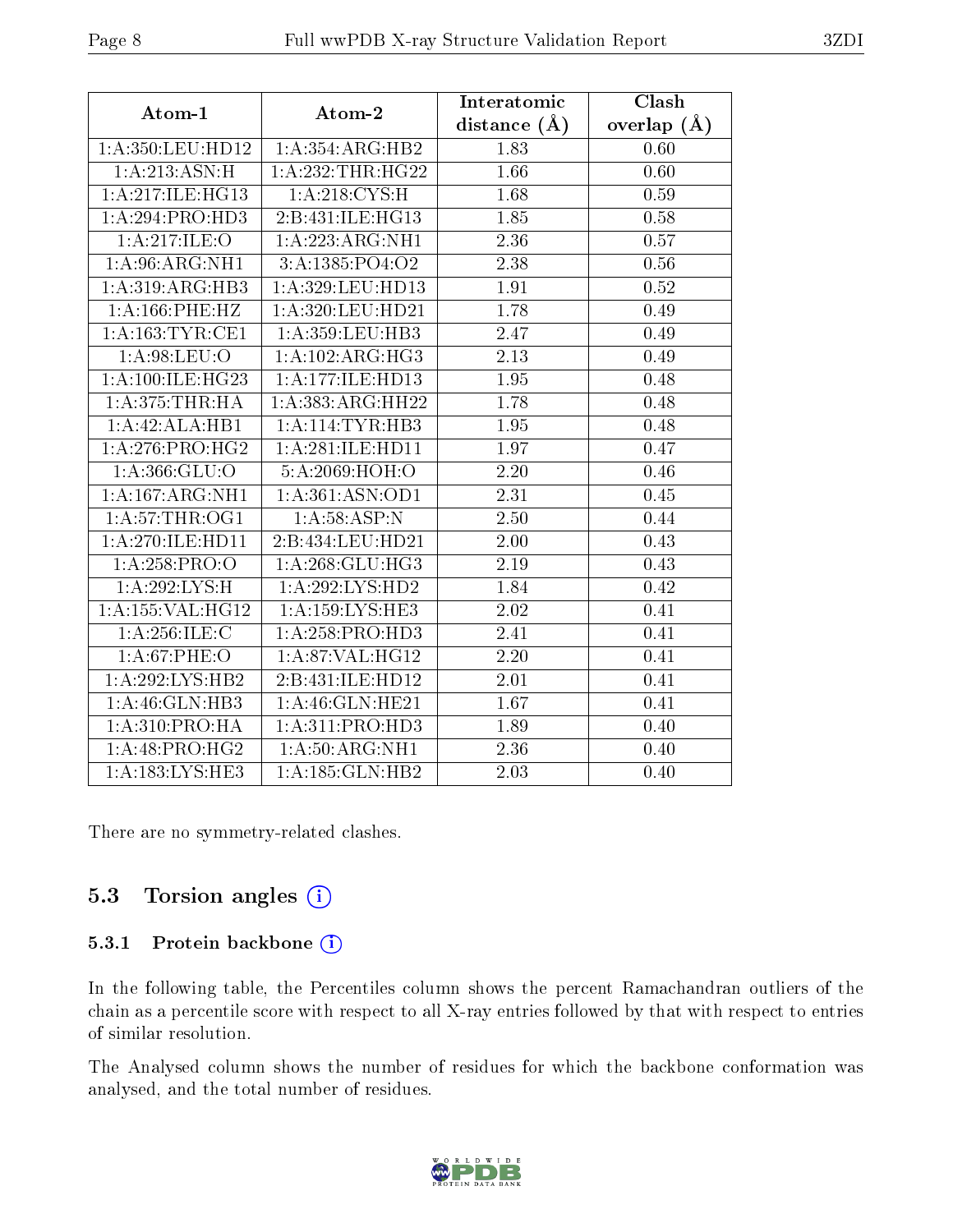| Mol | Chain | Analysed                     | Favoured   Allowed   Outliers |           |          | Percentiles |                 |
|-----|-------|------------------------------|-------------------------------|-----------|----------|-------------|-----------------|
|     |       | $346/350(99\%)$   328 (95\%) |                               | $-17(5%)$ | $1(0\%)$ | 41          | 56              |
|     | В     | $15/18$ (83\%)               | $15(100\%)$                   |           |          | $\vert$ 100 | $\parallel$ 100 |
| All | All   | $361/368(98\%)$              | $ 343(95\%)$                  | 17(5%)    | $1(0\%)$ |             | 56              |

All (1) Ramachandran outliers are listed below:

| Mol | $\mid$ Chain $\mid$ Res | Type |  |  |
|-----|-------------------------|------|--|--|
|     |                         |      |  |  |

#### 5.3.2 Protein sidechains (i)

In the following table, the Percentiles column shows the percent sidechain outliers of the chain as a percentile score with respect to all X-ray entries followed by that with respect to entries of similar resolution.

The Analysed column shows the number of residues for which the sidechain conformation was analysed, and the total number of residues.

| Mol      | Chain | Analysed        | Rotameric    | Outliers  | Percentiles           |  |  |
|----------|-------|-----------------|--------------|-----------|-----------------------|--|--|
|          |       | $306/311(98\%)$ | 289 $(94\%)$ | 17 $(6%)$ | 32<br>21              |  |  |
| $\Omega$ |       | $15/16$ (94\%)  | 14 (93\%)    | 1(7%)     | 24<br>16 <sup>°</sup> |  |  |
| All      | All   | $321/327(98\%)$ | 303 $(94\%)$ | $18(6\%)$ | 32<br>21              |  |  |

All (18) residues with a non-rotameric sidechain are listed below:

| Mol            | Chain              | Res | Type                 |
|----------------|--------------------|-----|----------------------|
| $\mathbf 1$    | А                  | 46  | $\rm GL\overline{N}$ |
| $\mathbf 1$    | A                  | 50  | ARG                  |
| $\overline{1}$ | $\overline{A}$     | 69  | <b>VAL</b>           |
| $\mathbf{1}$   | $\overline{\rm A}$ | 77  | <b>ASP</b>           |
| $\mathbf{1}$   | $\bf{A}$           | 88  | LEU                  |
| $\overline{1}$ | $\overline{\rm A}$ | 125 | $\operatorname{GLU}$ |
| $\mathbf{1}$   | $\bf{A}$           | 169 | LEU                  |
| $\mathbf{1}$   | $\overline{\rm A}$ | 199 | <b>CYS</b>           |
| $\mathbf{1}$   | $\overline{\rm A}$ | 208 | <b>VAL</b>           |
| $\mathbf{1}$   | $\bf{A}$           | 232 | THR                  |
| $\mathbf{1}$   | $\overline{\rm A}$ | 252 | LEU                  |
| $\overline{1}$ | $\overline{A}$     | 260 | <b>ASP</b>           |
| $\mathbf 1$    | $\bf{A}$           | 263 | VAL                  |
| 1              | А                  | 279 | $\operatorname{GLU}$ |
| 1              | A                  | 290 | $\operatorname{GLU}$ |

Continued on next page...

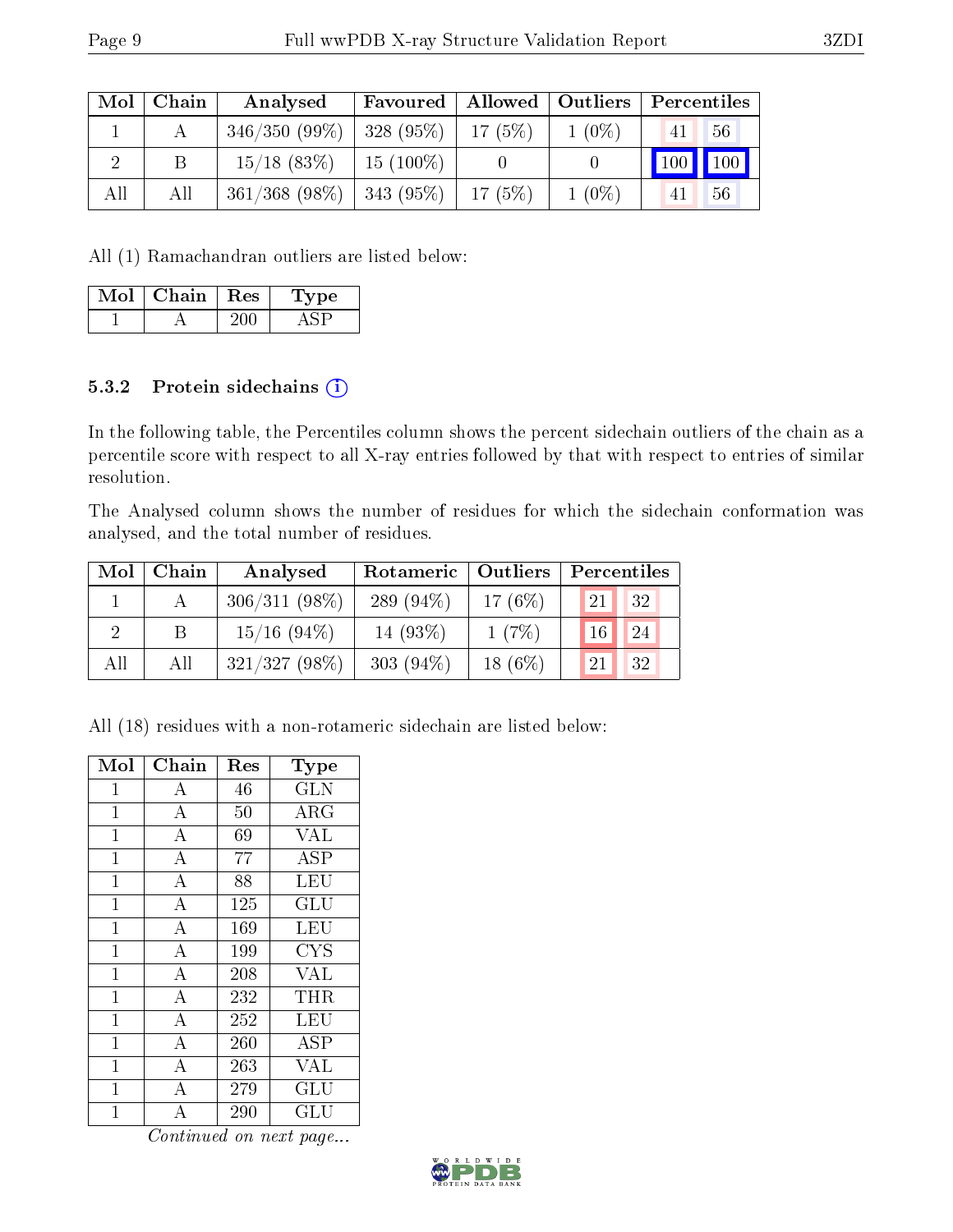Continued from previous page...

| Mol | Chain | Res | Type  |
|-----|-------|-----|-------|
|     |       | 316 | L FIL |
|     |       | 320 | LEU   |
|     |       | .29 | GLU   |

Some sidechains can be flipped to improve hydrogen bonding and reduce clashes. There are no such sidechains identified.

#### 5.3.3 RNA (1)

There are no RNA molecules in this entry.

### 5.4 Non-standard residues in protein, DNA, RNA chains (i)

1 non-standard protein/DNA/RNA residue is modelled in this entry.

In the following table, the Counts columns list the number of bonds (or angles) for which Mogul statistics could be retrieved, the number of bonds (or angles) that are observed in the model and the number of bonds (or angles) that are dened in the Chemical Component Dictionary. The Link column lists molecule types, if any, to which the group is linked. The Z score for a bond length (or angle) is the number of standard deviations the observed value is removed from the expected value. A bond length (or angle) with  $|Z| > 2$  is considered an outlier worth inspection. RMSZ is the root-mean-square of all Z scores of the bond lengths (or angles).

| Mol   Type   Chain   Res |            | $^+$ Link |  | Bond lengths |          |          | Bond angles |      |                                                                   |
|--------------------------|------------|-----------|--|--------------|----------|----------|-------------|------|-------------------------------------------------------------------|
|                          |            |           |  |              |          |          |             |      | Counts   RMSZ $\mid \#  Z  > 2$   Counts   RMSZ $\mid \#  Z  > 2$ |
|                          | <b>PTR</b> | 216       |  | 15, 16, 17   | $1.36\,$ | $1(6\%)$ | 19,22,24    | 0.49 |                                                                   |

In the following table, the Chirals column lists the number of chiral outliers, the number of chiral centers analysed, the number of these observed in the model and the number defined in the Chemical Component Dictionary. Similar counts are reported in the Torsion and Rings columns. '-' means no outliers of that kind were identified.

|     |     |        | Mol   Type   Chain   Res   Link   Chirals   Torsions   Rings |  |
|-----|-----|--------|--------------------------------------------------------------|--|
| PTR | 216 | $\sim$ | $1/10/11/13$ 0/1/1/1                                         |  |

All (1) bond length outliers are listed below:

|  |  |                                      | $\mid$ Mol $\mid$ Chain $\mid$ Res $\mid$ Type $\mid$ Atoms $\mid$ Z $\mid$ Observed(A) $\mid$ Ideal(A) |     |
|--|--|--------------------------------------|---------------------------------------------------------------------------------------------------------|-----|
|  |  | $\mid$ PTR $\mid$ OH-CZ $\mid$ -4.45 | 1.30                                                                                                    | .40 |

There are no bond angle outliers.

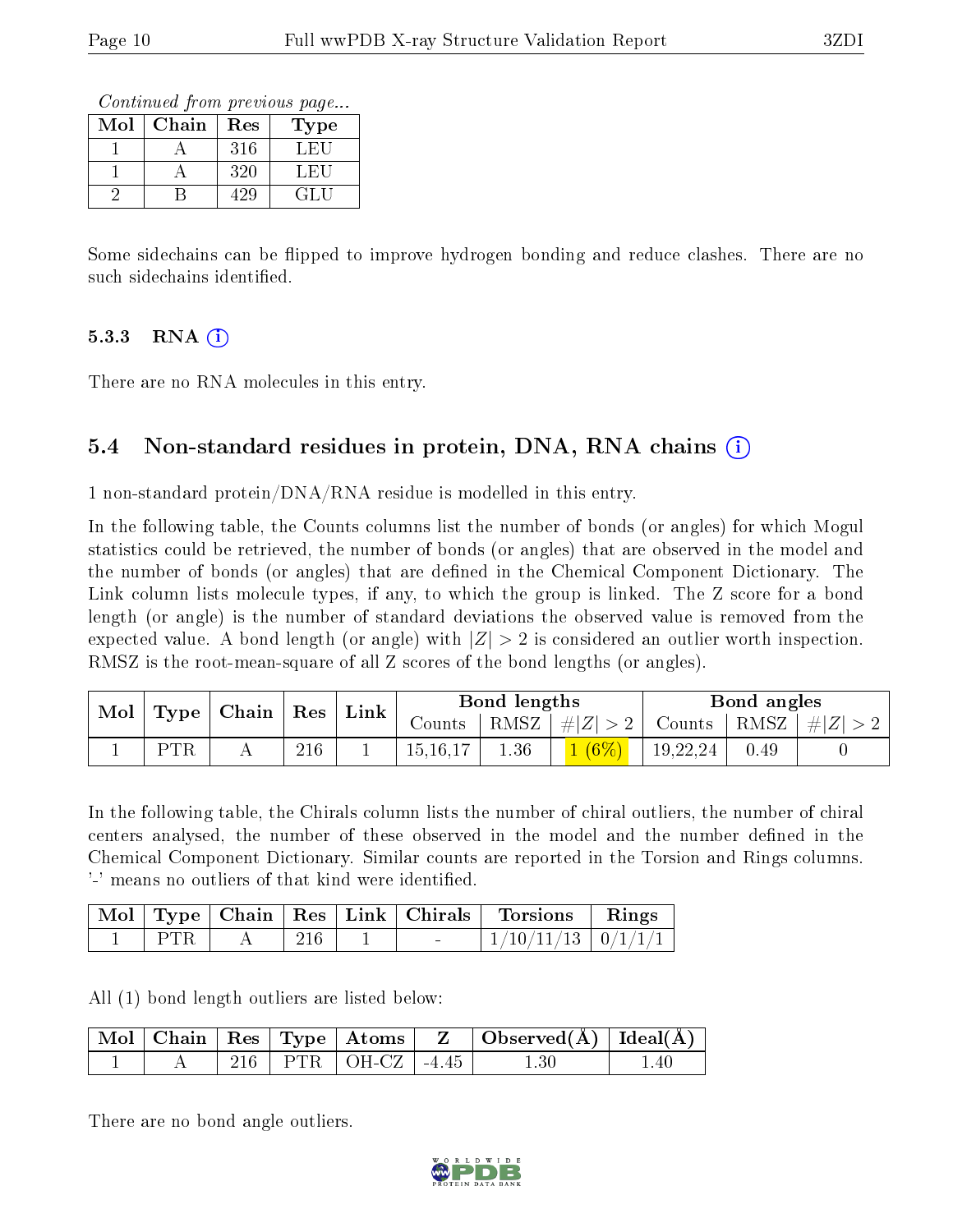There are no chirality outliers.

All (1) torsion outliers are listed below:

| $\sqrt{\text{Mol}}$   Chain   Res   Type ' |      | Atoms     |
|--------------------------------------------|------|-----------|
|                                            | PTR. | O-C-CA-CB |

There are no ring outliers.

No monomer is involved in short contacts.

### 5.5 Carbohydrates  $(i)$

There are no monosaccharides in this entry.

### 5.6 Ligand geometry  $(i)$

2 ligands are modelled in this entry.

In the following table, the Counts columns list the number of bonds (or angles) for which Mogul statistics could be retrieved, the number of bonds (or angles) that are observed in the model and the number of bonds (or angles) that are defined in the Chemical Component Dictionary. The Link column lists molecule types, if any, to which the group is linked. The Z score for a bond length (or angle) is the number of standard deviations the observed value is removed from the expected value. A bond length (or angle) with  $|Z| > 2$  is considered an outlier worth inspection. RMSZ is the root-mean-square of all Z scores of the bond lengths (or angles).

| Mol | Chain |     | Res  | Link                     |          | Bond lengths |                              |          | Bond angles |         |  |
|-----|-------|-----|------|--------------------------|----------|--------------|------------------------------|----------|-------------|---------|--|
|     | Type  |     |      |                          | Jounts   | RMSZ         | # $ Z  > 2$                  | Counts   | RMSZ        | H  Z    |  |
|     | UGJ   | 4 L | 1386 | $\overline{\phantom{0}}$ | 20,24,24 | 2.00         | $^{'}25\%$<br>5 <sup>1</sup> | 20,35,35 | 1.43        | $15\%)$ |  |
|     | PO4   |     | 1385 | $\qquad \qquad$          | 4.4.4    | $0.91\,$     |                              | 6.6.6    | 0.46        |         |  |

In the following table, the Chirals column lists the number of chiral outliers, the number of chiral centers analysed, the number of these observed in the model and the number defined in the Chemical Component Dictionary. Similar counts are reported in the Torsion and Rings columns. '-' means no outliers of that kind were identified.

|            |      |                | Mol   Type   Chain   Res   Link   Chirals   Torsions   Rings |  |
|------------|------|----------------|--------------------------------------------------------------|--|
| <b>UGJ</b> | 1386 | <b>Service</b> | $0/5/8/8$   $0/3/3/3$                                        |  |

All (5) bond length outliers are listed below:

|  |  |                               | $\mid$ Mol $\mid$ Chain $\mid$ Res $\mid$ Type $\mid$ Atoms $\mid$ Z $\mid$ Observed(A) $\mid$ Ideal(A) |  |
|--|--|-------------------------------|---------------------------------------------------------------------------------------------------------|--|
|  |  | $1386$   UGJ   C02-C06   6.05 |                                                                                                         |  |

Continued on next page...

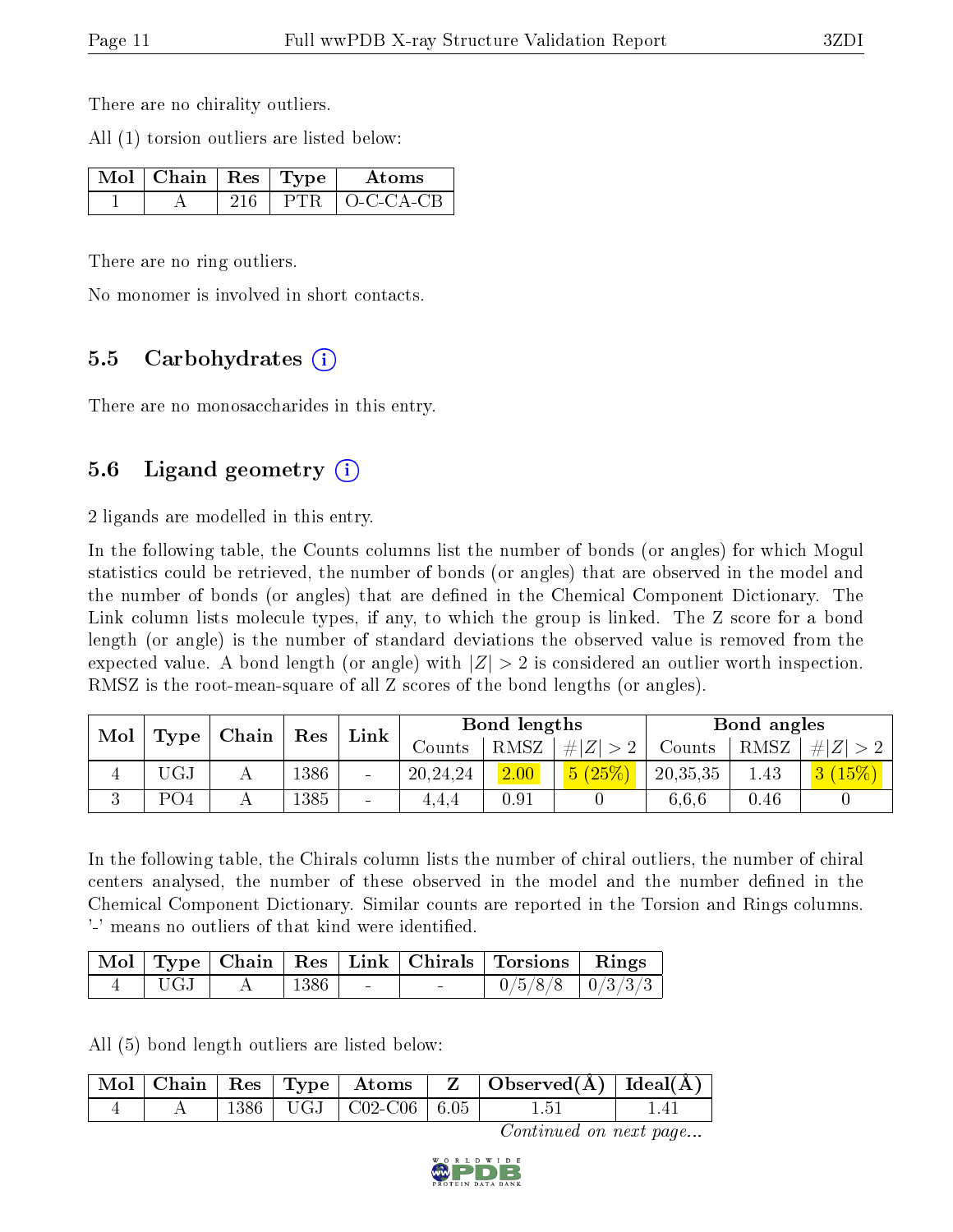| Mol | <u>oo issanaa oo jiro ila jiro soo aa jiray jorra</u> |      | ${\rm Chain \mid Res \mid Type \mid Atoms}$          |      | $Z \mid$ Observed(A) | $\mid$ Ideal( $\rm \AA)$ $\mid$ |
|-----|-------------------------------------------------------|------|------------------------------------------------------|------|----------------------|---------------------------------|
|     |                                                       |      | $1386$ UGJ C18-N19 3.72                              |      | 1.43                 | 1.34                            |
|     |                                                       |      | $1386$   UGJ   C15-C16   3.18                        |      | 1.49                 | 1.44                            |
|     |                                                       |      | $1386$   UGJ   C03-C21   2.52                        |      | 1.49                 | 1.45                            |
|     |                                                       | 1386 | UGJ $\vert$ C <sub>02</sub> -N <sub>01</sub> $\vert$ | 2.48 | 1.43                 | 1.36                            |

Continued from previous page...

All (3) bond angle outliers are listed below:

| Mol | Chain | $\operatorname{Res}% \left( \mathcal{N}\right) \equiv\operatorname{Res}(\mathcal{N}_{0})\cap\mathcal{N}_{1}$ | Type | Atoms         |         | Observed $(^\circ)$ | Ideal( $^o$ ) |
|-----|-------|--------------------------------------------------------------------------------------------------------------|------|---------------|---------|---------------------|---------------|
|     |       | 1386                                                                                                         | UGJ  | $C02-C06-C05$ | 4.60    | 114 81              | 107.94        |
|     |       | 1386                                                                                                         | UGJ. | $C07-C08-C13$ | $-2.36$ | 119.79              | 122.38        |
|     |       | 1386                                                                                                         | UGJ  | $C09-C08-C13$ | 224     | 120-11              | 117.63        |

There are no chirality outliers.

There are no torsion outliers.

There are no ring outliers.

1 monomer is involved in 1 short contact:

|  |      |         | Mol   Chain   Res   Type   Clashes   Symm-Clashes |
|--|------|---------|---------------------------------------------------|
|  | 1385 | $+$ PO4 |                                                   |

The following is a two-dimensional graphical depiction of Mogul quality analysis of bond lengths, bond angles, torsion angles, and ring geometry for all instances of the Ligand of Interest. In addition, ligands with molecular weight > 250 and outliers as shown on the validation Tables will also be included. For torsion angles, if less then 5% of the Mogul distribution of torsion angles is within 10 degrees of the torsion angle in question, then that torsion angle is considered an outlier. Any bond that is central to one or more torsion angles identified as an outlier by Mogul will be highlighted in the graph. For rings, the root-mean-square deviation (RMSD) between the ring in question and similar rings identified by Mogul is calculated over all ring torsion angles. If the average RMSD is greater than 60 degrees and the minimal RMSD between the ring in question and any Mogul-identified rings is also greater than 60 degrees, then that ring is considered an outlier. The outliers are highlighted in purple. The color gray indicates Mogul did not find sufficient equivalents in the CSD to analyse the geometry.

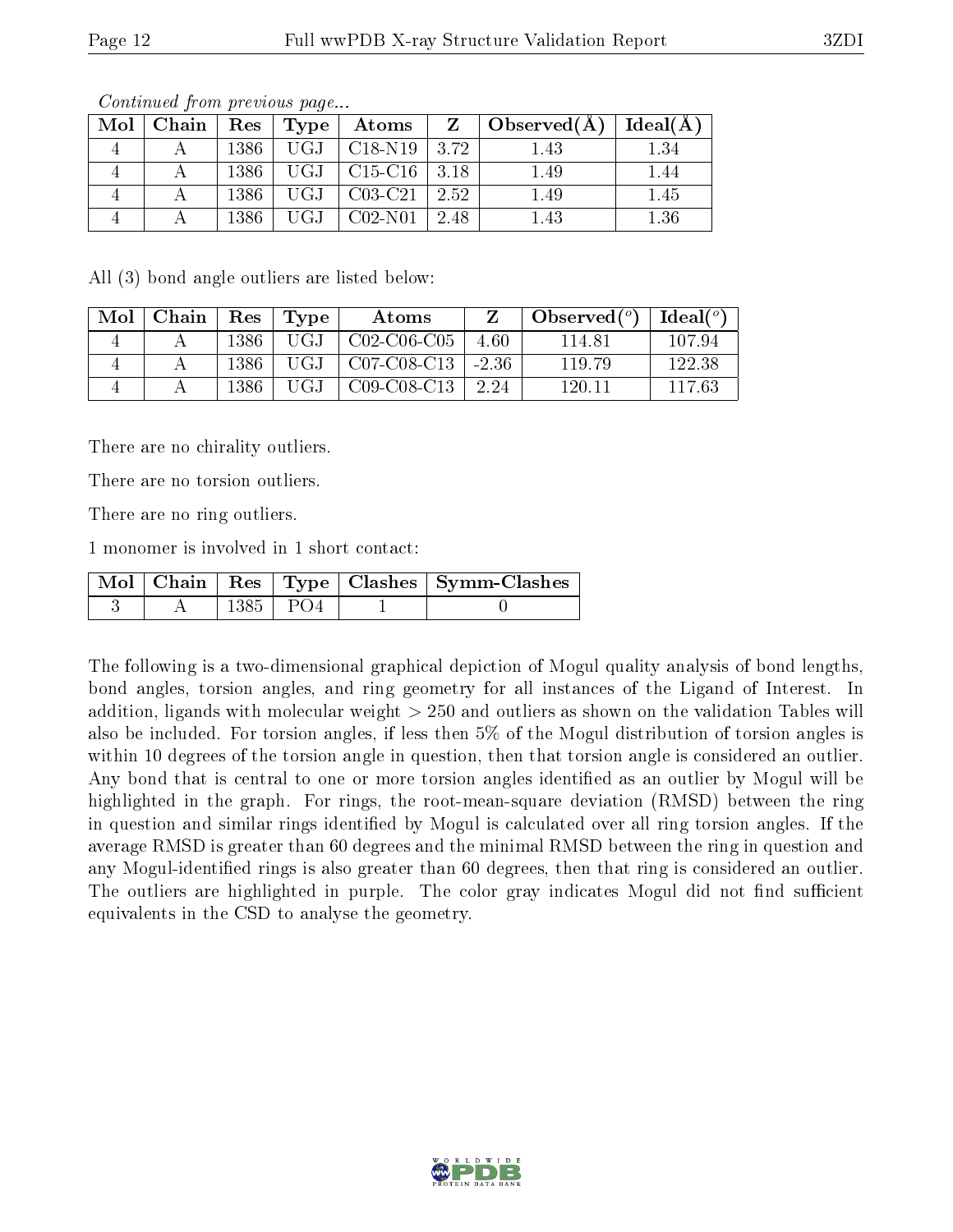

## 5.7 [O](https://www.wwpdb.org/validation/2017/XrayValidationReportHelp#nonstandard_residues_and_ligands)ther polymers (i)

There are no such residues in this entry.

## 5.8 Polymer linkage issues (i)

There are no chain breaks in this entry.

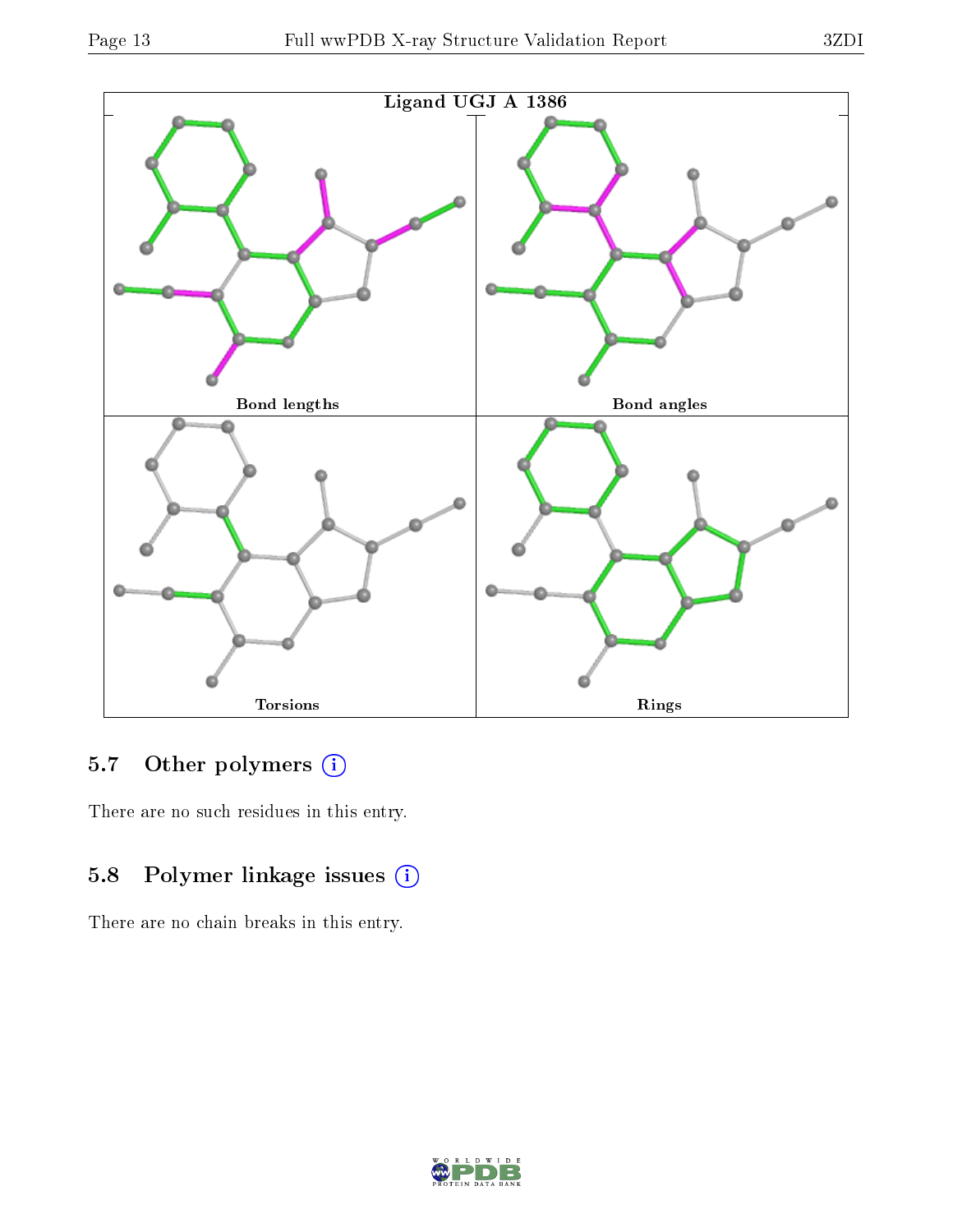## 6 Fit of model and data  $\left( \frac{1}{2} \right)$

## 6.1 Protein, DNA and RNA chains (i)

In the following table, the column labelled  $#RSRZ>2'$  contains the number (and percentage) of RSRZ outliers, followed by percent RSRZ outliers for the chain as percentile scores relative to all X-ray entries and entries of similar resolution. The OWAB column contains the minimum, median,  $95<sup>th</sup>$  percentile and maximum values of the occupancy-weighted average B-factor per residue. The column labelled ' $Q< 0.9$ ' lists the number of (and percentage) of residues with an average occupancy less than 0.9.

| $\bf{Mol}$     | Chain | Analysed        | ${ <\hspace{-1.5pt}{\mathrm{RSRZ}} \hspace{-1.5pt}>}$ | $\#\text{RSRZ}\text{>2}$            | $OWAB(A^2)$        | Q <sub>0.9</sub> |
|----------------|-------|-----------------|-------------------------------------------------------|-------------------------------------|--------------------|------------------|
|                |       | $348/350(99\%)$ | 0.20                                                  | $10(2\%)$<br>51<br>48               | 36, 63, 113, 145   |                  |
| $\overline{2}$ |       | $17/18$ (94\%)  | 1.98                                                  | $8(47%)$ 0 0                        | 117, 132, 142, 149 |                  |
| All            | All   | $365/368$ (99%) | 0.29                                                  | (4%)<br>29<br>25<br>18 <sub>1</sub> | 36, 65, 129, 149   |                  |

All (18) RSRZ outliers are listed below:

| Mol            | Chain | Res | Type        | $_{\rm RSRZ}$ |
|----------------|-------|-----|-------------|---------------|
| $\overline{2}$ | В     | 428 | GLU         | 4.8           |
| $\mathbf{1}$   | A     | 293 | PHE         | 4.7           |
| $\mathbf{1}$   | А     | 278 | $\rm{ARG}$  | 4.5           |
| $\overline{2}$ | B     | 430 | LEU         | 4.5           |
| $\overline{2}$ | B     | 431 | ILE         | 4.3           |
| $\mathbf 1$    | A     | 295 | GLN         | 4.0           |
| $\mathbf{1}$   | А     | 308 | ARG         | 3.9           |
| $\mathbf 1$    | A     | 282 | ARG         | 3.8           |
| $\mathbf 1$    | А     | 229 | PHE         | 3.7           |
| $\mathbf{1}$   | A     | 292 | <b>LYS</b>  | 3.6           |
| $\overline{2}$ | B     | 424 | GLN         | 3.5           |
| $\overline{2}$ | B     | 434 | LEU         | 3.4           |
| $\mathbf{1}$   | A     | 290 | GLU         | 2.7           |
| $\mathbf{1}$   | А     | 270 | ILE         | 2.4           |
| $\mathbf{1}$   | A     | 291 | PHE         | 2.2           |
| $\overline{2}$ | B     | 433 | ${\rm ARG}$ | 2.2           |
| $\overline{2}$ | Β     | 423 | PRO         | 2.1           |
| $\overline{2}$ | В     | 425 | <b>LYS</b>  | $2.0\,$       |

### 6.2 Non-standard residues in protein, DNA, RNA chains (i)

In the following table, the Atoms column lists the number of modelled atoms in the group and the number defined in the chemical component dictionary. The B-factors column lists the minimum, median,  $95<sup>th</sup>$  percentile and maximum values of B factors of atoms in the group. The column

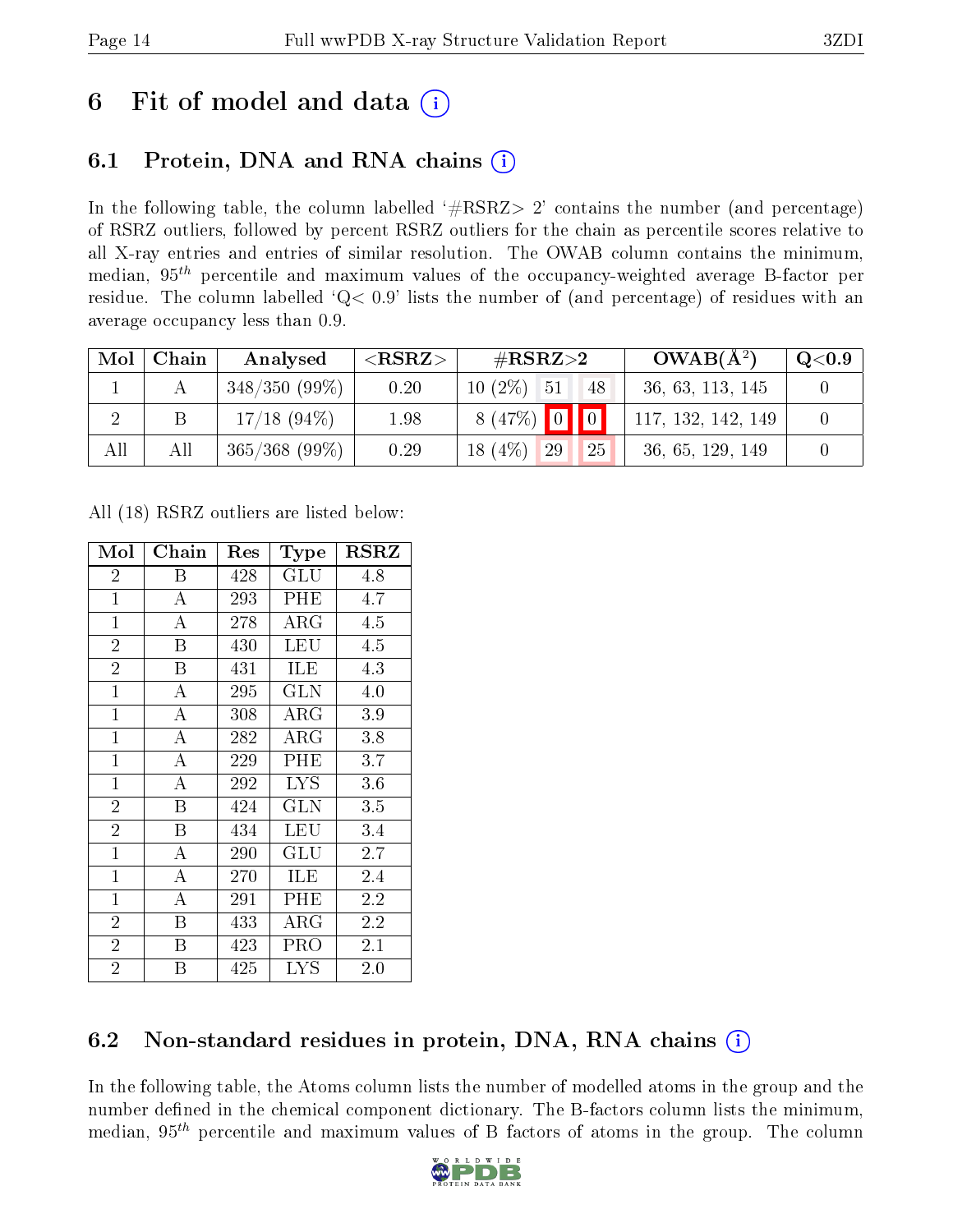|     |  |  | $\begin{array}{ c c c c c c }\hline \text{Mol} & \text{Type} & \text{Chain} & \text{Res} & \text{Atoms} & \text{RSCC} & \text{RSR} & \text{B-factors}(\AA^2) & \text{Q<0.9} \\\hline \end{array}$ |  |
|-----|--|--|---------------------------------------------------------------------------------------------------------------------------------------------------------------------------------------------------|--|
| PTR |  |  | $\rm{A}$   216   16/17   0.95   0.15   85,87,100,102                                                                                                                                              |  |

#### 6.3 Carbohydrates  $(i)$

There are no monosaccharides in this entry.

#### 6.4 Ligands  $(i)$

In the following table, the Atoms column lists the number of modelled atoms in the group and the number defined in the chemical component dictionary. The B-factors column lists the minimum, median,  $95<sup>th</sup>$  percentile and maximum values of B factors of atoms in the group. The column labelled  $Q < 0.9$ ' lists the number of atoms with occupancy less than 0.9.

| Mol |     | Type   Chain |      | Res   Atoms |      |      | $\perp {\rm RSCC} \mid {\rm RSR} \mid {\rm B-factors}(\rm{\AA}^2) \mid$ | $\mid \text{Q} < 0.9$ |
|-----|-----|--------------|------|-------------|------|------|-------------------------------------------------------------------------|-----------------------|
|     | PO4 |              | 1385 |             | 0.97 |      | 79,82,83,84                                                             |                       |
|     | UGJ |              | 1386 | 22/22       | 0.98 | 0.16 | 44, 49, 52, 58                                                          |                       |

The following is a graphical depiction of the model fit to experimental electron density of all instances of the Ligand of Interest. In addition, ligands with molecular weight  $> 250$  and outliers as shown on the geometry validation Tables will also be included. Each fit is shown from different orientation to approximate a three-dimensional view.